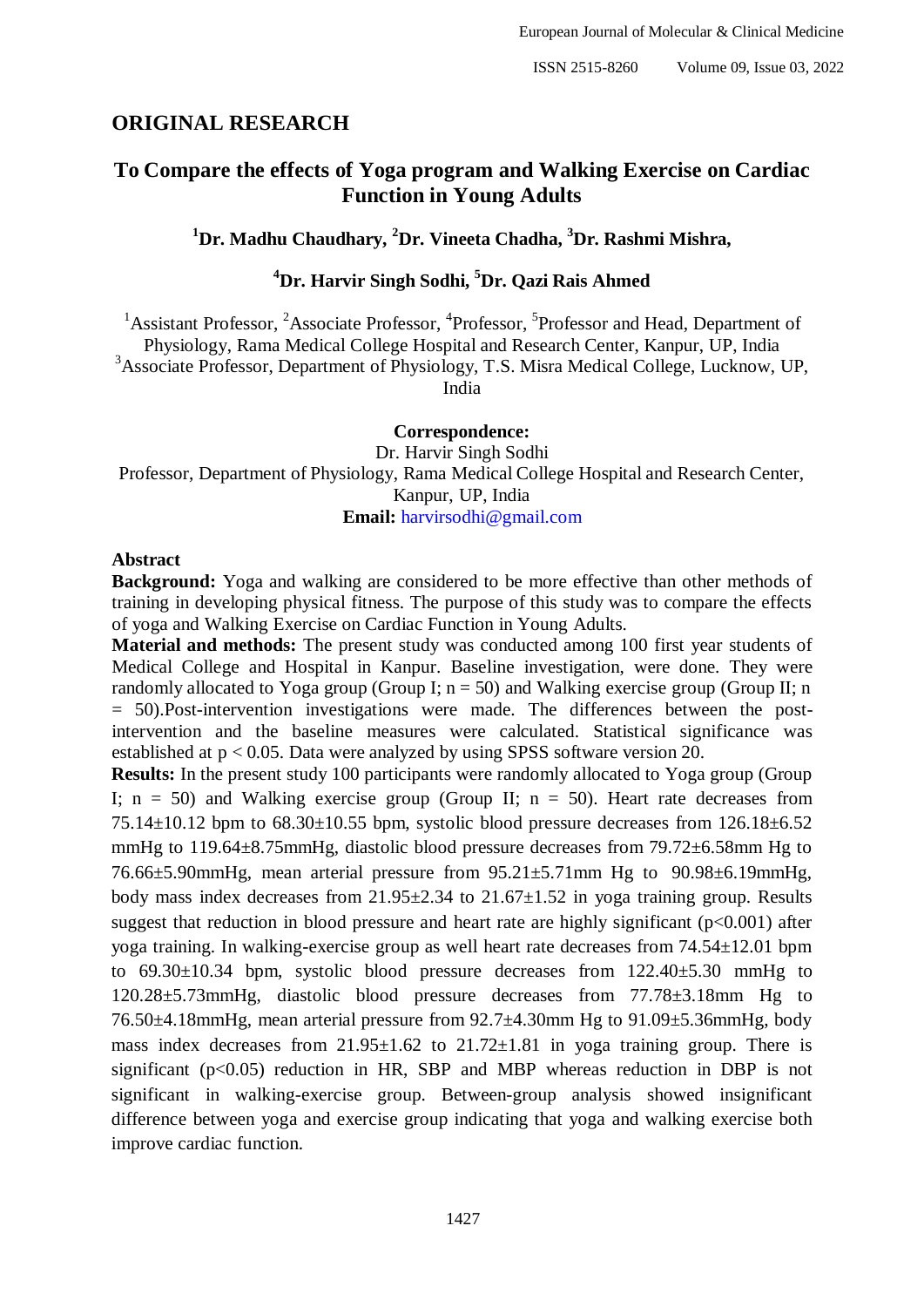**Conclusion:** The present study concluded that yoga and walking-exercise both improve cardiac function.

**Keywords:** Yoga program, Walking Exercise, Cardiac Function

### **Introduction**

Yoga refers to a system of physiology established in India thousands of years ago. It helps to develop spirit of harmony through coordinating mind and body. Yoga is a form of physical activity which may assist in achieving recommended levels of physical fitness.<sup>1,2</sup> A growing body of research evidence supports the belief that certain yoga techniques may improve physical and mental health through down-regulation of the hypothalamic– pituitary–adrenal (HPA) axis and the sympathetic nervous system (SNS). The HPA axis and SNS are triggered as a response to a physical or psychologic demand (stressor), leading to a cascade of physiologic, behavioral, and psychologic effects, primarily as a result of the release of cortisol and catecholamines (epinephrine and norepinephrine). This response leads to the mobilization of energy needed to combat the stressor through the classic ''fight or flight'' syndrome. Over time, the constant state of hypervigilence resulting from repeated firing of the HPA axis and SNS can lead to dysregulation of the system and ultimately diseases such as obesity, diabetes, autoimmune disorders, depression, substance abuse, and cardiovascular disease.3,4 Conventional exercises (like walking, jogging, running, etc.), which loads the cardiovascular and respiratory systems and test the responses of these systems, are also very popular. On the other hand, proponents of ancient yogic exercises, which claim to benefit human body on multiple fronts are also gaining popularity all over the world.<sup>5</sup> Thus, the purpose of this study was to compare the effects of yoga and Walking Exercise on heart rate and blood pressure in young healthy dults.

#### **Material and methods**

The present study was conducted among 100 first year students of Medical College in Kanpur. The study duration was 1 month. Before the commencement of the study ethical approval was taken from the ethical committee of the institute and informed consent was taken from the students. Participants with SBP  $\langle$  159 mmHg and DBP  $\langle$  99 mmHg were taken for the study.Subjectswith risk factors such as diabetes mellitus, hypercholesterolemia, high triglyceride level, neuromuscular disorders, alcoholism,and practicing yoga for one hour/day for three days in a week and on any medications were excluded from the study. Volunteers were screened and their heart rate and BP were measured. General examination was done. BMI was calculated from weight (kilograms) divided by height (meters) squared by Quetelet index. The heart rate was assessed by recording the electrocardiogram. (R-R interval) ECG recorded by CARDIART 6108 (BPL) ECG machine.The instantaneous heart rate is measured from theinterval between successive R-R interval of ECG. Blood pressure was measured by the auscultatory method in the right arm in supine positions, using a mercury sphygmomanometer with a cuff of 12cm width. All thesubjects were made to rest for at least 10mins before taking the readings. The manometer cuff was snugly tiedaround the arm with tubing on the medial and the lower side. Systolic blood pressure was recorded to the nearest2mm of Hg at appearance of first Korotkoff sound, and diastolic blood pressure was recorded to the nearest 2mm of Hg at the disappearance of Korotkoff sound. They were randomly allocated to Yoga group (Group I;  $n = 50$ ) and Walking exercise group (Group II; n = 50). After 1 month yoga or walking program post-intervention investigations were done. All the investigations were done in the morning between 8.00am to 11.00am after supine rest for 10 min. The yoga program included loosening practices, Asanas (maintaining postures), Pranayama (breathing exercises) and cyclic meditation. Asanas were practiced for 15–20 min while pranayama and relaxation technique/meditation for 40– 45 min. Cyclic meditation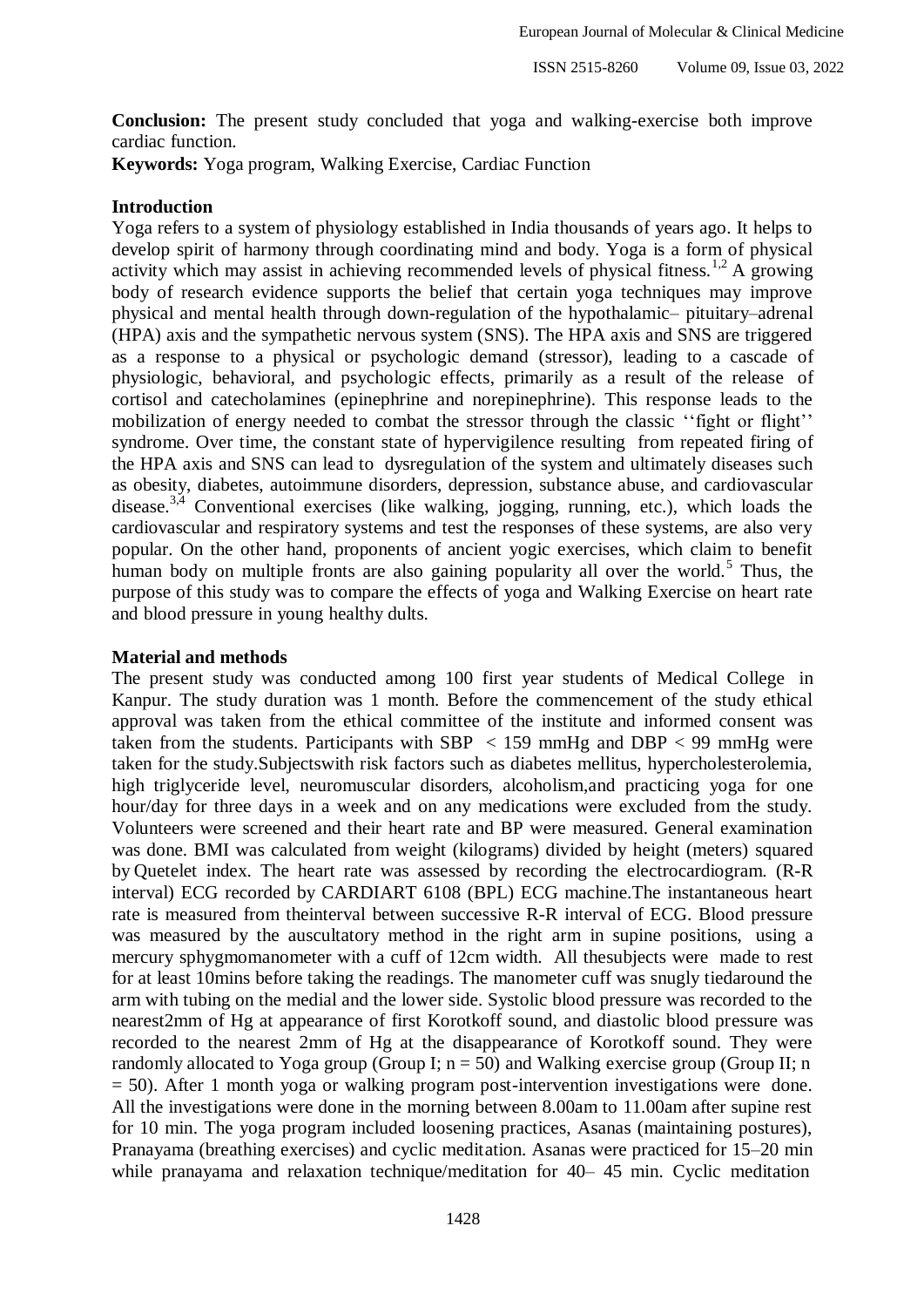ISSN 2515-8260 Volume 09, Issue 03, 2022

(CM) is a guided relaxation technique of about 23 min. During the practice of CM, the subjects followed the instructions with eyes closed. It includes stretching and relaxing the muscles consciously (in various postures) with internal awareness by observing changes in the system. The sequence of practice is as follows: (1): It began by chanting a verse (40s) in supine position with Namaskar Mudra followed by isometric contraction of the muscles from toe to head and relaxation with awareness (1 min); (2) Linear awareness was observed in standing posture (Tadasana) and balancing the weight on both feet at ease (2 min); (3) slowly moving to the next posture (ardhakatichakrasana): bending to the right (1 min 20 s) followed with instructions about relaxation and awareness (1 min 20 s); then bending to the left (1 min 20 s) followed with relaxation (1 min 20 s); (4) slowly lied down in supine posture, right arm stretched, turned to right side with head on the right biceps, (linear awareness) then rested on back, observed the abdominal movements and breathing (3 min); (5) moved to the sitting posture (vajrasana) and observed the changes (1 min 20 s); (6) chanted (MMM.) M-Kara in another sitting posture (Sasankasana) (1 min 20 s); (7) chanted (AAA.) A-Kara in backward bending on knees posture (Ustrasana) (1 min 20 s); (8) Relaxed in supine posture (Shavasana) and chanted A, U, M kara (7 min). The postures were practiced slowly, with awareness of all the sensations that are felt. The protocol for the walking-exercise group consisted of loosening practices like neck rotation, shoulder and hip rotation, wrist and ankle rotation, forward and side bending; and walking (40–50 min) followed by rest (10 min). Intervention for both the groups was given for one hour/day for 6 days in a week in the morning from 06:00 am to 07:00 am for 1 month. Body mass index, blood pressure and ECG were recorded again after yoga program and walking exercise. The obtained data was expressed as mean and standard deviation. The differences between the post-intervention and the baseline measures were calculated using paired 't' test. Analysis of covariance (ANCOVA) was used to find the statistically significant differences in the postintervention values between the two groups. Statistical significance was established at  $p < 0.05$ . Data were analyzed by using SPSS software version 20.

#### **Results**

In the present study 100 participants were randomly allocated to Yoga group (Group I;  $n =$ 50) and Walking exercise group (Group II;  $n = 50$ ). Heart rate decreases from 75.14 $\pm$ 10.12 bpm to  $68.30\pm10.55$  bpm, systolic blood pressure decreases from  $126.18\pm6.52$  mmHg to 119.64±8.75mmHg, diastolic blood pressure decreases from 79.72±6.58mm Hg to 76.66±5.90mmHg, mean arterial pressure from 95.21±5.71mm Hg to 90.98±6.19mmHg, body mass index decreases from 21.95±2.34 to 21.67±1.52 in yoga training group. Results suggest that reduction in blood pressure and heart rate are highly significant  $(p<0.001)$  after yoga training. In walking-exercise group as well heart rate decreases from 74.54±12.01 bpm to 69.30±10.34 bpm, systolic blood pressure decreases from 122.40±5.30 mmHg to 120.28±5.73mmHg, diastolic blood pressure decreases from 77.78±3.18mm Hg to 76.50±4.18mmHg, mean arterial pressure from 92.7±4.30mm Hg to 91.09±5.36mmHg, body mass index decreases from  $21.95 \pm 1.62$  to  $21.72 \pm 1.81$  in yoga training group. There is significant ( $p<0.05$ ) reduction in HR, SBP and MBP whereas reduction in DBP is not significant in walking-exercise group. Between-group analysis showed insignificant difference between yoga and exercise group indicating that yoga and walking exercise both improve cardiac function.

### **Table 1: Heart rate and Blood pressure: Baseline and post-interventional values in participants and within group changes**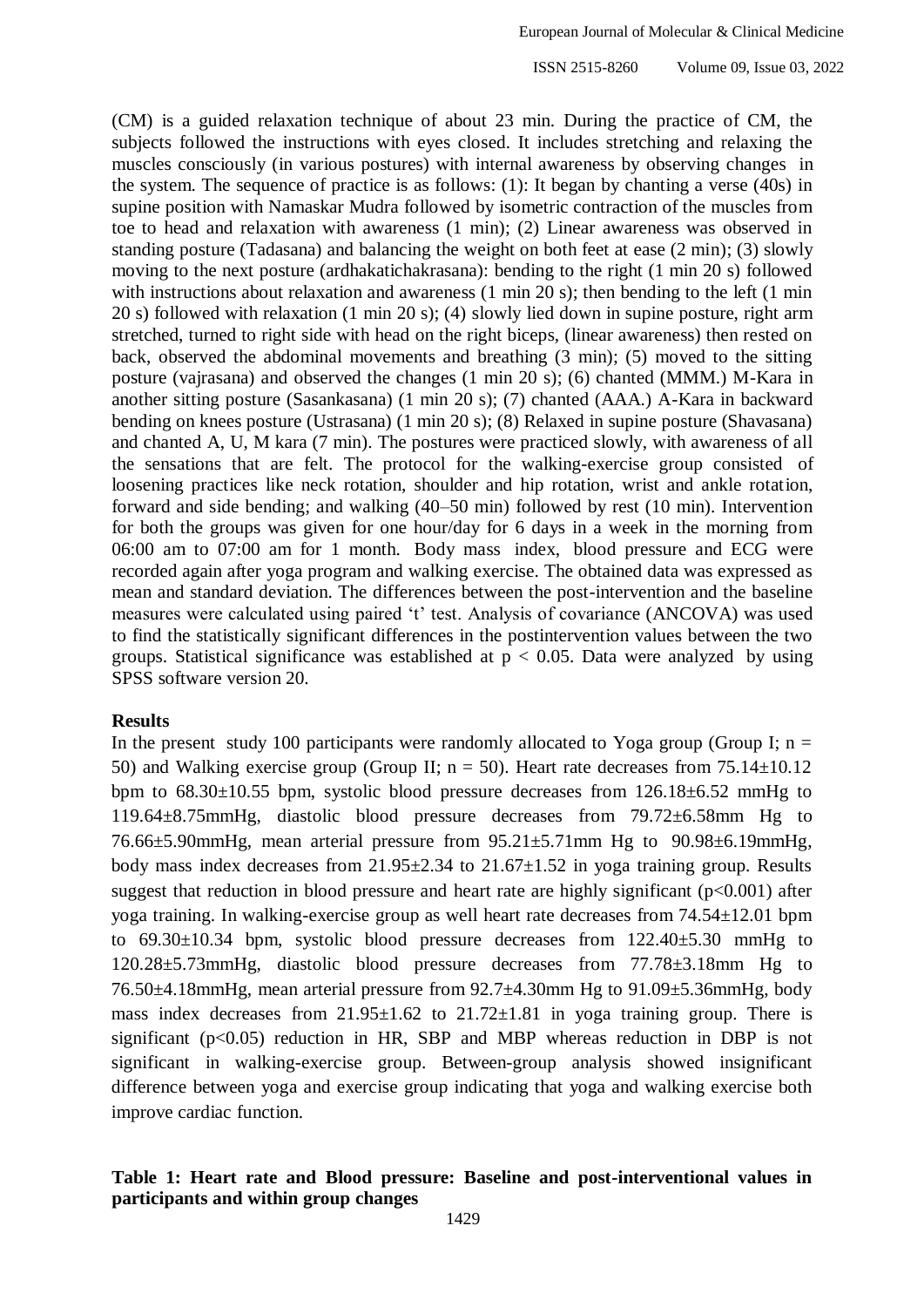| <b>Variables</b> |                   | Yoga group        |         | <b>Walking exercise group</b> |                   |         |
|------------------|-------------------|-------------------|---------|-------------------------------|-------------------|---------|
|                  | <b>Before</b>     | <b>After</b>      | p value | <b>Before</b>                 | After             | p value |
|                  | $Mean \pm SD$     | <b>Mean</b> ±SD   |         | $Mean \pm SD$                 | <b>Mean</b> ±SD   |         |
| HR(bpm)          | $75.14 \pm 10.12$ | $68.30 \pm 10.55$ | 0.003   | $74.54 \pm 12.01$             | $69.30 \pm 10.34$ | 0.015   |
| SBP (mm          | $126.18 \pm 6.52$ | $119.64 \pm 8.75$ | 0.000   | $122.40 \pm 5.30$             | $120.28 \pm 5.73$ | 0.010   |
| Hg)              |                   |                   |         |                               |                   |         |
| DBP (mm)         | $79.72 \pm 6.58$  | $76.66 \pm 5.90$  | 0.007   | $77.78 \pm 3.18$              | $76.5 \pm 4.18$   | 0.054   |
| Hg)              |                   |                   |         |                               |                   |         |
| $MBP$ (mm        | $95.21 \pm 5.71$  | $90.98 \pm 6.19$  | 0.000   | $92.7 \pm 4.30$               | $91.09 \pm 5.36$  | 0.006   |
| Hg)              |                   |                   |         |                               |                   |         |
| Weight           | $54.16 \pm 7.05$  | $54.10 \pm 7.04$  | 0.961   | $54.59 \pm 5.65$              | $54.18 \pm 7.09$  | 0.752   |
| (Kg)             |                   |                   |         |                               |                   |         |
| <b>BMI</b>       | $21.95 \pm 2.34$  | $21.67 \pm 1.52$  | 0.528   | $21.95 \pm 1.62$              | $21.72 \pm 1.81$  | 0.596   |

|                                        |  |  |  | Table 2: Heart rate and Blood pressure: Baseline and post-interventional values in |  |
|----------------------------------------|--|--|--|------------------------------------------------------------------------------------|--|
| participants and between group changes |  |  |  |                                                                                    |  |

| <b>Variables</b> | Yoga group<br><b>Mean</b> ± SD | <b>Walking exercise</b><br>group Mean±SD | p value |
|------------------|--------------------------------|------------------------------------------|---------|
| HR(bpm)          | $68.30 \pm 10.53$              | $69.30+9.60$                             | 0.133   |
| $SBP$ (mm $Hg$ ) | $119.64 \pm 8.75$              | $120.28 \pm 5.73$                        | 0.322   |
| $DBP$ (mm Hg)    | $76.66 \pm 5.90$               | $76.5 \pm 4.18$                          | 0.322   |
| $MBP$ (mm Hg)    | $90.98 \pm 6.19$               | $91.09 \pm 5.36$                         | 0.173   |
| Weight $(Kg)$    | $54.10 \pm 7.04$               | $54.18 \pm 7.09$                         | 0.659   |
| <b>BMI</b>       | $21.67 \pm 1.52$               | $21.72 \pm 1.81$                         | 0.949   |

# **Discussion**

Yoga is an ancient discipline designed to bring balance and health to the physical, mental, emotional, and spiritual dimensions of the individual. Yoga is often depicted metaphorically as a tree and comprises eight aspects, or ''limbs:'' yama (universal ethics), niyama (individual ethics), asana (physical postures), pranayama (breath control), pratyahara (control of the senses), dharana (concentration), dyana (meditation), and samadhi (bliss).<sup>6</sup>

Vishav G. investigated the effects of yoga on physical fitness including agility, strength, power, cardiovascular endurance and speed. Their results indicated that these variables improved significantly except for cardiovascular endurance.<sup>7</sup>

This study demonstrates that continuous yoga training and walking-exercise are associated with a significant increase of cardiac vagal modulation among healthy practitioners. Since this method is easy to apply with no side effects, and leads to a deep physical and mental relaxation, it could be a suitable intervention during cardiac rehabilitation to shift the autonomic balance towards an increase of vagal activity and possibly decrease cardiac mortality. Effects of yoga on hemodynamic and laboratory parameters in a 6-months pilotstudysuggest that there is a significant reduction in blood pressure, heart rate, and BMI with  $voga.<sup>8</sup>$ 

Tracy et al reported the effects of Bikram yoga training and its effects on isometric dead lift, hand grip strength, lower back-hamstring and shoulder flexibility, blood pressure, resting heart rate, maximal O2 consumption, lean and body fat mass. After training, all these variables improved significantly except hand grip strength and maximal O2 consumption.<sup>9</sup>